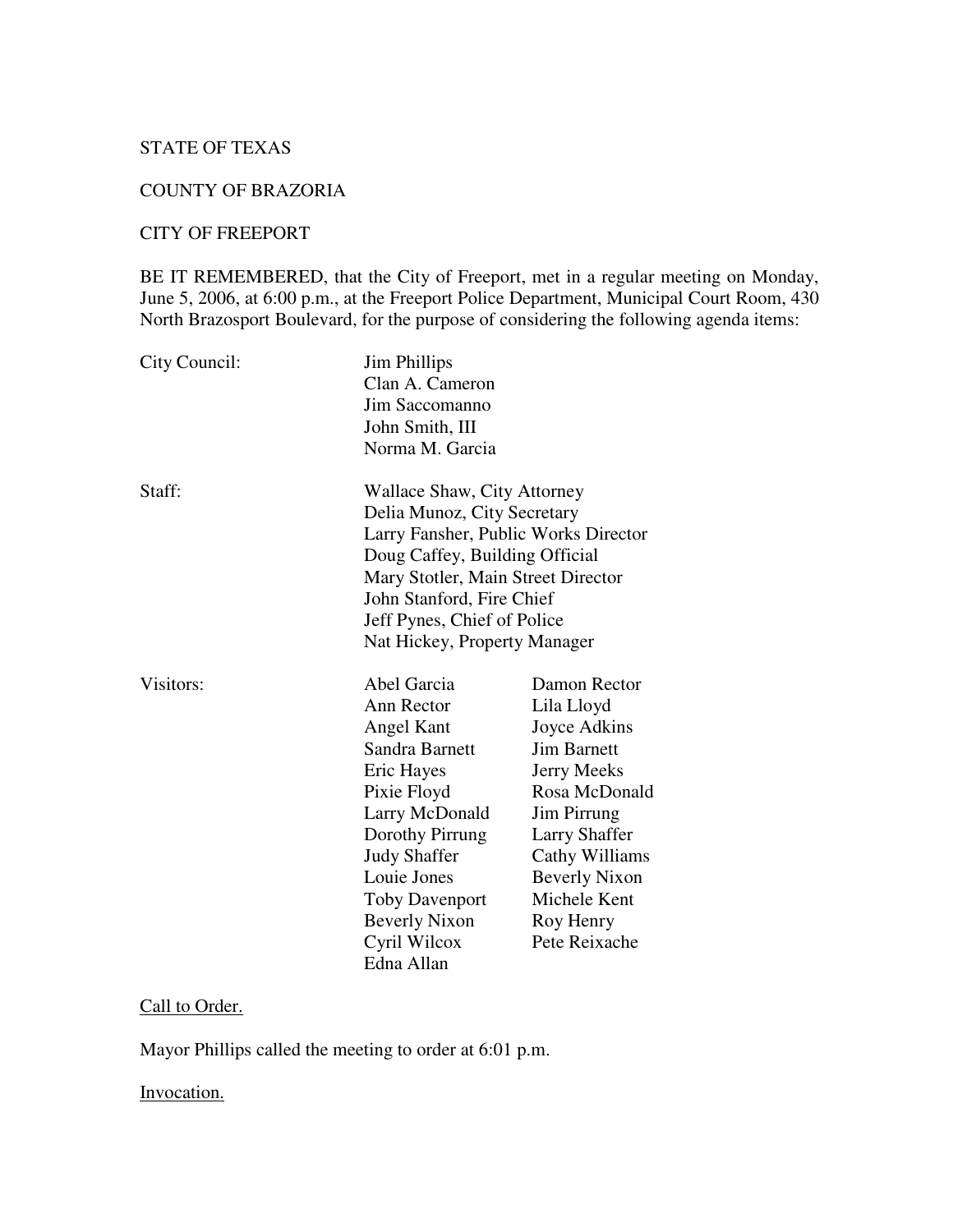Pastor Abel Garcia from the First Baptist Church offered the invocation.

### Pledge of Allegiance.

Mayor Phillips led the Pledge of Allegiance.

### Approval of the May 22, 2006 City Council Minutes.

On a motion by Councilman Cameron, seconded by Councilman Saccomanno, with all present voting "aye", Council unanimously approved the minutes of May 22, 2006.

### Attending Citizens and Their Business.

Toby Davenport of Lee's Jewelers, 203 W. 2nd gave an emotional report on the fire that destroyed his family's business on Memorial Day. He thanked the Fire Department and the City staff for their assistance during their loss. Everyone did a commendable job. He stated the whole block would have burned if it wasn't for Angleton Fire Department's ladder truck. He encouraged the City to invest in one for future fires. Mayor Phillips thanked him and that we shared in his discomfort.

Angela E. Kent of 115 W. Broad, was saddened that the Old Freeport High School was being turned down. She asked why the marina project and loaning the developer \$6,000,000 was not a vote item for the citizens.

Lila Lloyd of 1620 N. T., stated that she agreed with most of the decisions made by Council. She was in support of the marina and more developing in the city. Also sadden by the demolition of the Old Freeport High School. She prays and hopes for more harmony in the Council.

Beverly Nixon of 1303 W. Broad thanked Council for establishing the Freeport Historical Commission. She discussed their accomplishments. She is resigning and will be moving from Freeport to Brazoria next month. She expressed her loyalty to Freeport.

Consideration of the approval of calling a Joint Public Hearing with the Planning Commission to consider:

(1) a proposed amendment to Section 155.60 (E) of the Comprehensive Zoning Ordinance to authorize issuance of a specific use permit for land located in a W-3, Waterfront- Heavy zoning district permitting any use permitted only in a M-2 zoning district.

(2) a proposed amendment to the Comprehensive Zoning Ordinance and Map of said city, codified as Chapter 155 of the Code of Ordinance of said City, changing from its present classification of R-1 to a new classification of W-3 the zoning classification of the land annexed to said City by Ordinance No. 2005-2103, read,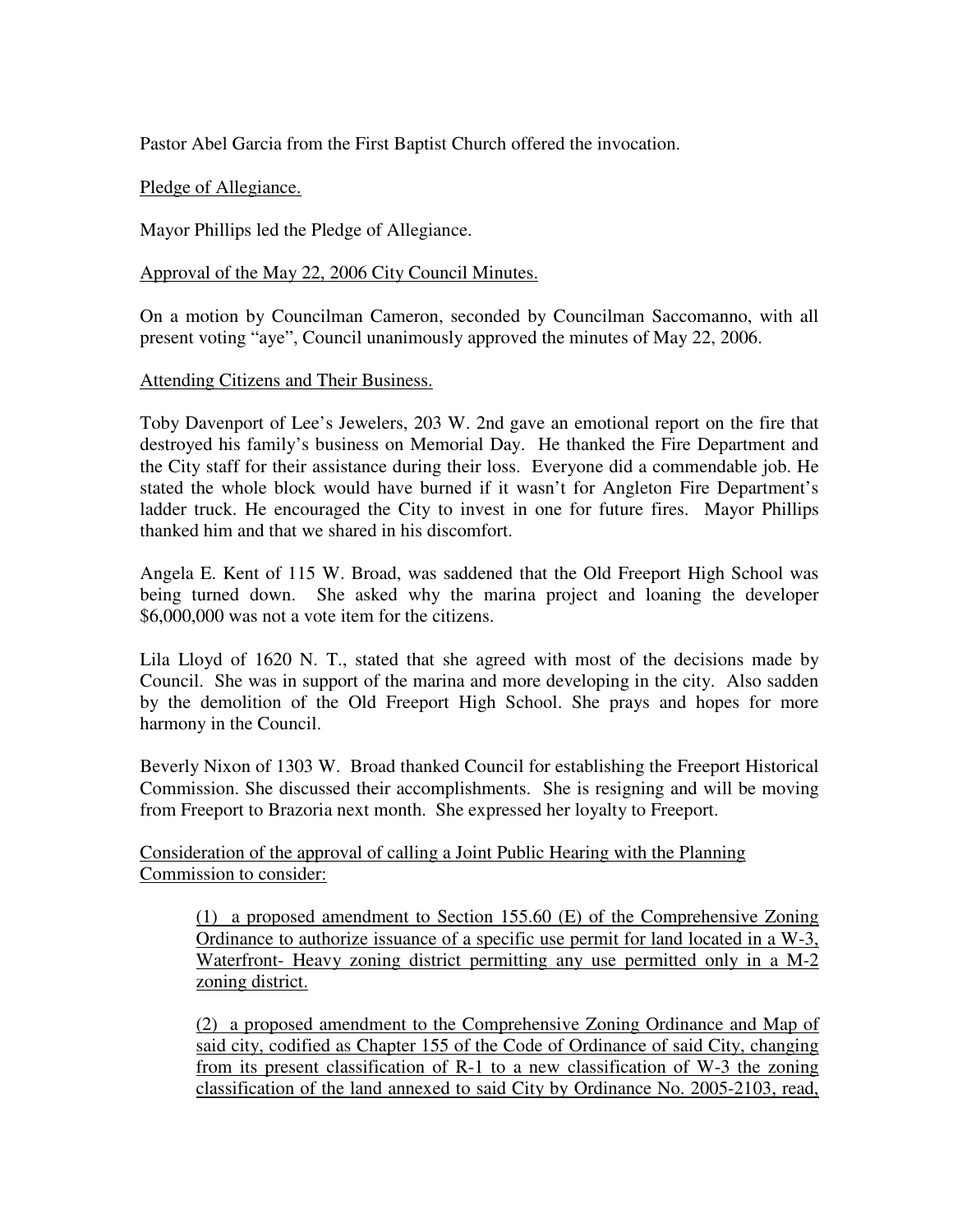passed and adopted on October 3, 2005 being approximately 246 acres of land out of Parcels 27, 34 and 35, Brazos River Harbor Navigation District located in the J.G. McNeel Survey, Abstract 335 and the Stephen F. Austin 1/3 League, Abstract 28, Brazoria County, Texas, lying gulfward of the South Protection Levee, East of FM 1495 and North of the Louisiana-Texas Gulf Intracoastal Waterway.

On a motion by Councilman Smith, seconded by Councilman Saccomanno, with all present voting 4 to l, Council approved to set a Joint Public Hearing date for July 6, 2006, at 6:00 p.m. Councilman Cameron opposed.

Consideration of the approval of Ordinance No. 2006-2122 closing and abandoning a portion of the West Brazos Blvd Right- of-Way from 2nd Street to a point approximately 260 feet East of Cherry Street and authorizing the conveyance of such portion to Freeport Waterfront LLP for \$6,000.

On a motion by Councilman Saccomanno, seconded by Councilman Smith, with all present voting 4 to l, Council approved Ordinance No. 2006-2122 closing and abandoning a portion of the West Brazos Blvd Right- of-Way from 2nd Street to a point approximately 260 feet East of Cherry Street and authorizing the conveyance of such portion to Freeport Waterfront LLP for \$6,000. Councilman Cameron opposed.

Consideration of the approval of Ordinance No. 2006-2123 abandoning and authorizing the conveyance of a portion of the East Brazos Blvd Right-of-Way to Freeport Waterfront LLP for \$3,000.

On a motion by Councilman Saccomanno, seconded by Councilwoman Garcia, with all present voting 4 to l, Council approved Ordinance No. 2006-2123 abandoning and authorizing the conveyance of a portion of the East Brazos Blvd. Right-of-Way- to Freeport Waterfront LLP for \$3,000. Councilman Cameron opposed.

Consideration of the approval of amending, and authorizing the Mayor to sign an extension on, the Marina Development Agreement.

On a motion by Councilman Smith, seconded by Councilman Saccomanno, with all present voting 4 to 1, Council approved amending and authorizing the Mayor to sign an extension on the Marina Development agreement to Jan. l, 2007. Councilman Cameron opposed.

Consideration of the approval of Resolution No. 2006-2106 approving a loan agreement between the City of Freeport Economic Development Corporation (the"EDC) and Freeport Marina, L.P. ("Borrower") providing for a loan from the EDC to the Borrower in the amount of \$6,000,000 ("Development Loan") for the development and construction of a marina with the City of Freeport, Texas ("Project") secured by the revenues to be generated from and a line on the Project, bearing interest at a rate of 4.84% and a final maturity date of not more than 25 years, authorizing the Mayor to execute all documents in connection therewith on behalf of the City and authorizing and approving other matters incident and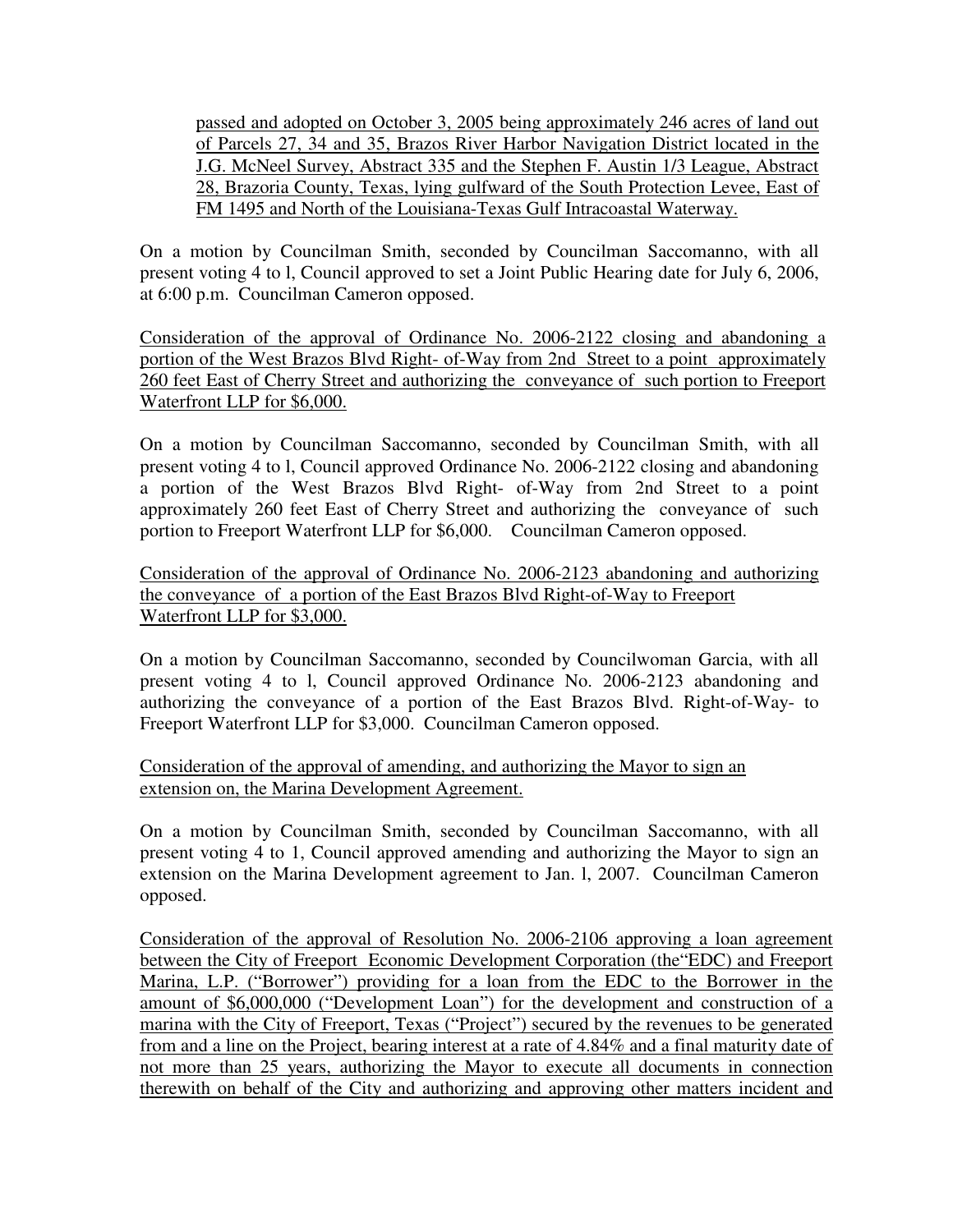related thereto, all as authorized by the authority granted pursuant to Article 5190,6a VERNONS TX.CIV.ST., as amended.

On a motion by Councilman Saccomanno, seconded by Councilman Smith, with all present voting 4 to l, Council approved Resolution No. 2006-2106 approving a loan agreement between the City of Freeport Economic Development Corporation (the"EDC) and Freeport Marina, L.P. ("Borrower") providing for a loan from the EDC to the Borrower in the amount of \$6,000,000 ("Development Loan") for the development and construction of a marina with the City of Freeport, Texas ("Project") secured by the revenues to be generated from and a line on the Project, bearing interest at a rate of 4.84% and a final maturity date of not more than 25 years, authorizing the Mayor to execute all documents in connection therewith on behalf of the City and authorizing and approving other matters incident and related thereto, all as authorized by the authority granted pursuant to Article 5190,6a VERNONS TX.CIV.ST., as amended. Councilman Cameron opposed.

Consideration and the approval of Resolution No. 2006-2107 approving a loan agreement between the City of Freeport, Texas ("City") and the City of Freeport Economic Development Corporation (the "EDC") providing for a loan from the City to the EDC in the amount of \$6,000,000 to provide funds for the EDC to make a loan to Freeport Marina, L.P for the development of a marina, secured by and payable from the 1/2 cent economic development sales tax levied by the City for the benefit of the EDC and an assignment of the EDC's rights to receive loan payments under the Development Loan, bearing interest at the rate of 4.84% and a final maturity of not more than 25 years, authorizing the Mayor to execute all documents in connection therewith on behalf of the City and authorizing and approving other matters incident and related thereto, all as authorized by the authority granted pursuant to Ch. 380, Local Government Code, as amended.

On a motion by Councilman Saccomanno, seconded by Councilwoman Garcia, with all present voting 4 to l, Council approved Resolution No. 2006-2107 approving a loan agreement between the City of Freeport, Texas ("City") and the City of Freeport Economic Development Corporation (the "EDC") providing for a loan from the City to the EDC in the amount of \$6,000,000 to provide funds for the EDC to make a loan to Freeport Marina, L.P for the development of a marina, secured by and payable from the 1/2 cent economic development sales tax levied by the City for the benefit of the EDC and an assignment of the EDC's rights to receive loan payments under the Development Loan, bearing interest at the rate of 4.84% and a final maturity of not more than 25 years, authorizing the Mayor to execute all documents in connection therewith on behalf of the City and authorizing and approving other matters incident and related thereto, all as authorized by the authority granted pursuant to Ch. 380, Local Government Code, as amended. Councilman Cameron opposed.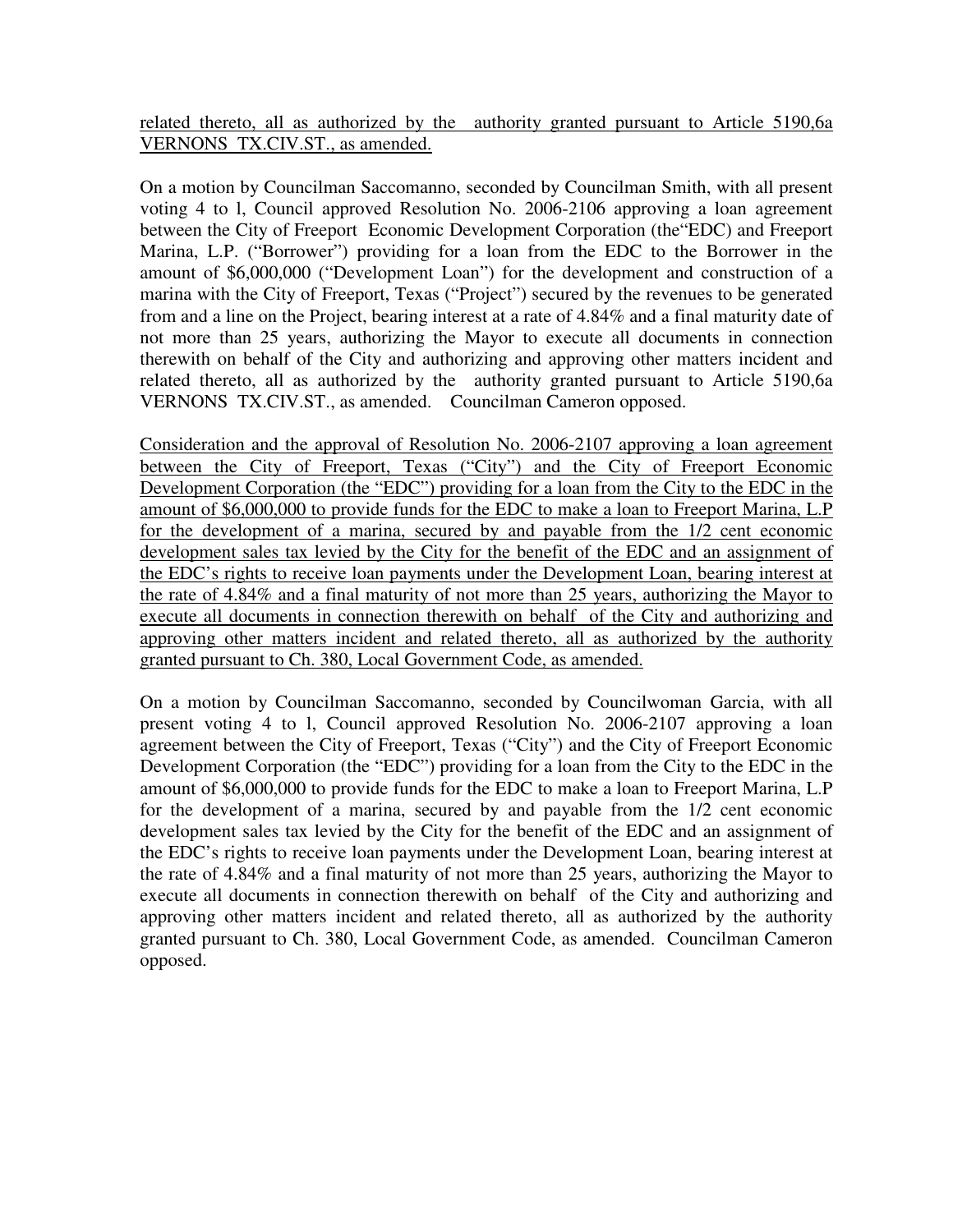Consideration of the approval of rescheduling the city council meeting from July 3, 2006 to July 6, 2006.

On a motion by Councilman Cameron, seconded by Councilman Smith, with all present voting "aye", Council unanimously approved rescheduling the July 3, 2006 regular meeting to July 6, 2006 to observe the  $4<sup>th</sup>$  of July holiday.

Consideration of the approval of Ordinance No. 2006-2124 prohibiting the operation of an electronic sound generating device from a vehicle in a manner so that the sound generated by such device causes vibrations to be felt or seen by a person outside the vehicle.

On a motion by Councilman Saccomanno, seconded by Councilman Cameron, with all present voting "aye", Council unanimously approved Ordinance No. 2006-2124 prohibiting the operation of an electronic sound generating device from a vehicle in a manner so that the sound generated by such device causes vibrations to be felt or seen by a person outside the vehicle.

### Elected Official Report

Mayor Phillips announced the Brazoria County Cities Association will be hosted by the City of Manvel on June 21, 21006. The Chamber of Commerce will host a tax appraisal forum at the Lake Jackson Civic Center on June l4, 2006. He commended the City and Fire Department for responding well to the fire on Memorial Day.

### **Work Session**

# Administration Report

Larry Fansher reported public works is busy at Bryan Beach. Lots of seaweed being raked; continue getting compliments from in and out of town visitors on the beach appearance. RiverPlace continues to be well utilized. The First Methodist Church held their annual barbeque at the Freeport Municipal Park on June 3, 2006. Also participated in a bus driving class in case of hurricane or evacuation. Stepping up the mowing due to recent rains. Brazoria County road crews moving in assisting in road rehab.

Doug Caffey reported the Building Department keeping up with normal schedules. The construction at the High School and Lanier Elementary have shifted to high gear since students are gone for the summer.

Mary Stotler reported that the sound system is coming along at Memorial Park. She is working on the Summer Time Blue festival, scheduled for September l-3, 2006.

Jeff Pynes' reported Officer Troi Johnson was released to return to work. A new car has been ordered to replace the one totaled in the accident. Two positions are open at the police department.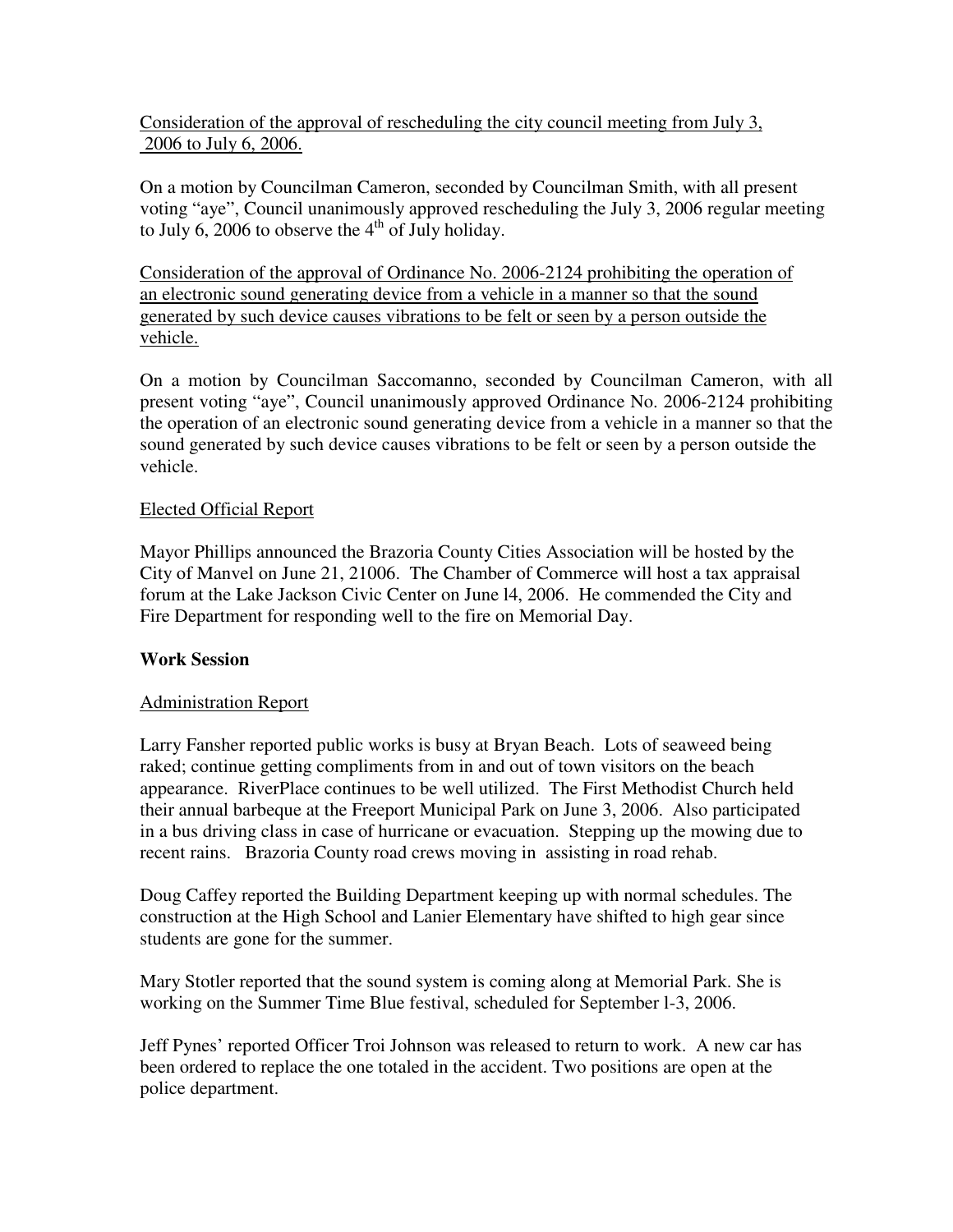Jerry Meeks reported the FM 1495 water tower is complete. Sewer lines being replaced on Caldwell and moving to Old River Street.

John Stanford involved in Hurricane Preparedness. The City will serve as a focal point. The 211 system is not yet working in Brazoria County. The Memorial Day was very busy, call volume was high. Fireman Brandy Grover suffered injuries during the fire at Lee's Jewelry. He reported the fire trucks arrived at the fire within three (3) minutes of a very intense fire. Fire procedures on commercial buildings, require agencies be called for assistance. The fire could have taken the entire block. An official letter of thanks will be sent to area cities that assisted in the fire.

Discussion concerning appointing qualified person(s) on the following boards and commissions.

- Planning Commission
- Library Board
- Freeport Historical Commission
- Board of Adjustment
- Urban Renewal Board
- Beautification/Parks & Recreation Committee
- Economic Development Corp.
- Main Street Advisory Board
- Senior Citizens Commission

Council reviewed applicants for the following boards/commissions.

Discussion concerning the approval of appointing liaison(s) to boards/commission.

The following Council liaison appointments are:

- Planning Commission Mayor Phillips
- Library Board Councilman Cameron
- Freeport Historical Commission Councilwoman Garcia
- Board of Adjustment Councilman Cameron
- Urban Renewal Councilman Saccomanno
- Beautification/Parks & Recreation Committee Councilwoman Garcia
- Economic Development Corp. Councilman Smith
- Main Street Councilman Saccomanno
- Senior Citizens Commission Councilman Smith

Mayor Phillips closed the work session and opened the executive session at 7:40 p.m.